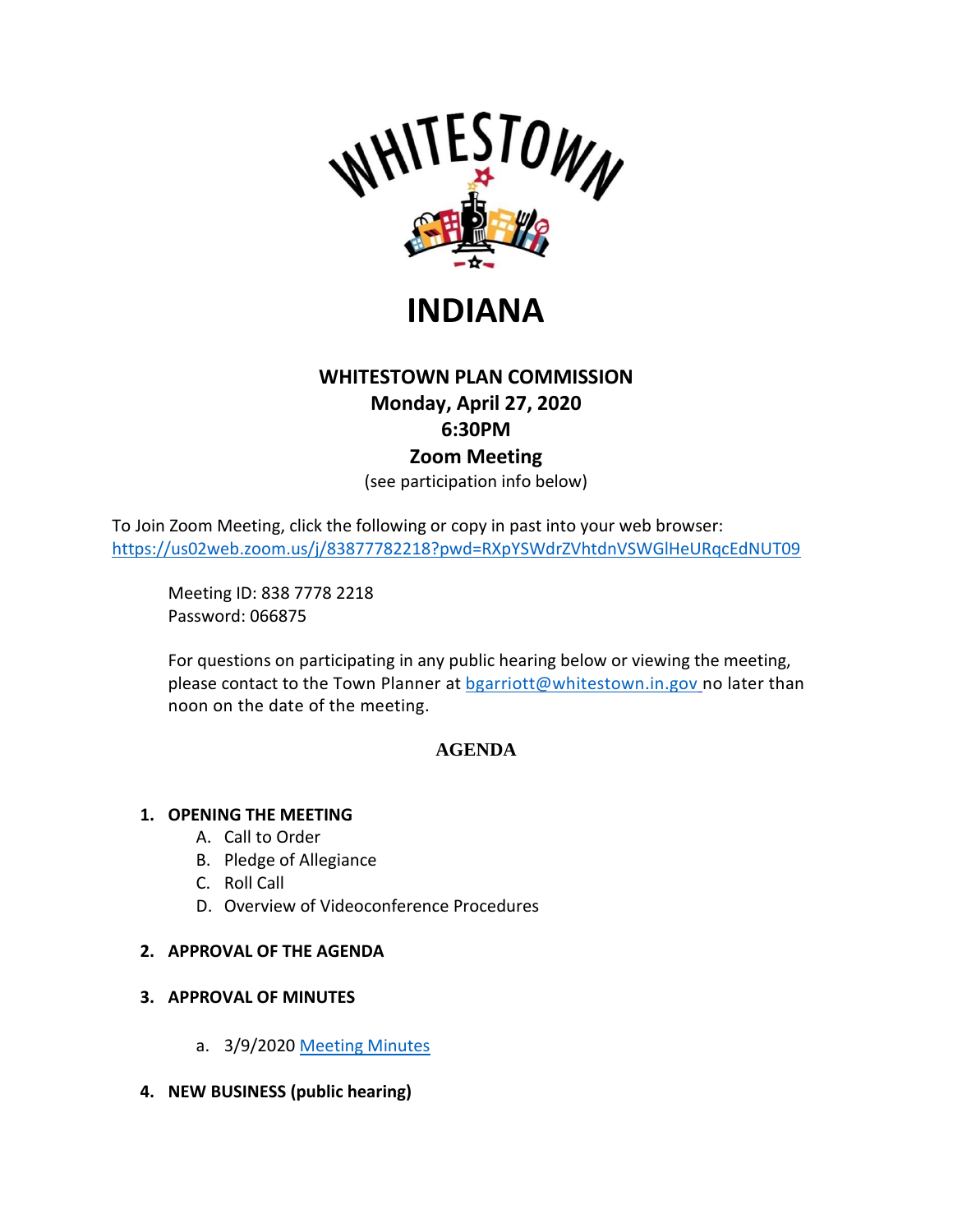- a. **Docket PC20-008-CP Glasswater Creek -** The petitioner is requesting approval of a Concept Plan to be known as Glasswater Creek. The subject property is currently zoned UB and is approximately 5 acres. This property is located South of New Hope Blvd and North of the Emmis towers and Perry Worth Rd. The petitioner is Community Reinvestment Foundation and property owner is Emmis Communications Corporation**.** [Staff Report](https://whitestown.in.gov/vertical/sites/%7BB8BE8AC3-9DE8-4247-BCB0-1173F48CC7C3%7D/uploads/Staff_Report_PC20-008-CP.pdf)
- b. **Docket PC20-011-CP CSL Plasma Building Expansion -** The petitioner is requesting approval of a Concept Plan to be known as CSL Plasma Building Expansion. The subject property is currently zoned I-2 Industrial and is approximately 6.47 acres. This property is located at 3810 Perry Blvd, Whitestown. The petitioner is Becknell Industrial, and the project engineer is Innovative Engineering. [Staff Report.](https://whitestown.in.gov/vertical/sites/%7BB8BE8AC3-9DE8-4247-BCB0-1173F48CC7C3%7D/uploads/Staff_Report_PC20-011-CP.pdf)
- c. **Docket PC20-015-PP Shoppes at Anson North -** The petitioner is requesting approval of a Primary Plat to be known as the Shoppes at Anson North. The subject property is currently zoned PUD and is approximately 12.33 acres. This property is located at the north of Perry Worth Road and south of Central Blvd and Gateway E Drive. The petitioner is Midland Atlantic and MAP Anson II Land Investors, LLC. [Staff Report](https://whitestown.in.gov/vertical/sites/%7BB8BE8AC3-9DE8-4247-BCB0-1173F48CC7C3%7D/uploads/Staff_Report_PC20-015-PP.pdf)

**Docket PC20-016-CP Fairfield Inn Anson North-** The petitioner is requesting approval of a Concept Plan to be known as Fairfield Inn Anson North. The subject property is currently zoned PUD and is approximately 3.37-acre parcel on Lot 3 of Shoppes at Anson North. This property is located in the northwest corner of Shoppes at Anson North. The petitioner is Hospitality Services and the property owner is MAP Anson II Land Investors LLC. [Staff Report](https://whitestown.in.gov/vertical/sites/%7BB8BE8AC3-9DE8-4247-BCB0-1173F48CC7C3%7D/uploads/Staff_Report_PC20-016-CP.pdf)

- **5. OTHER BUSINESS**
- **6. ANNOUNCEMENTS**
- **7. ADJOURNMENT**

*Pursuant to Governor Holcomb's Executive Orders 20-04 and 20-09 concerning local government operations and meetings during the public health emergency, this meeting will be held by teleconference or by videoconference. The Town Hall will not be open to the public; however, the meeting will be made available for review by the public and media by Zoom Meeting. See link at the top for participation information. The Town will also work to record the meeting and make it available for subsequent viewing at youtube.com/user/townofwhitestown. A link to the Town's Youtube page for viewing past Town meetings is also available on the Town's webpage at whitestown.in.gov. To assist the public and members of the press during this emergency declaration, comments or questions regarding Town matters can continue to be directed to the Town Planner at bgarriott@whitestown.in.gov or 317-732-4535.*